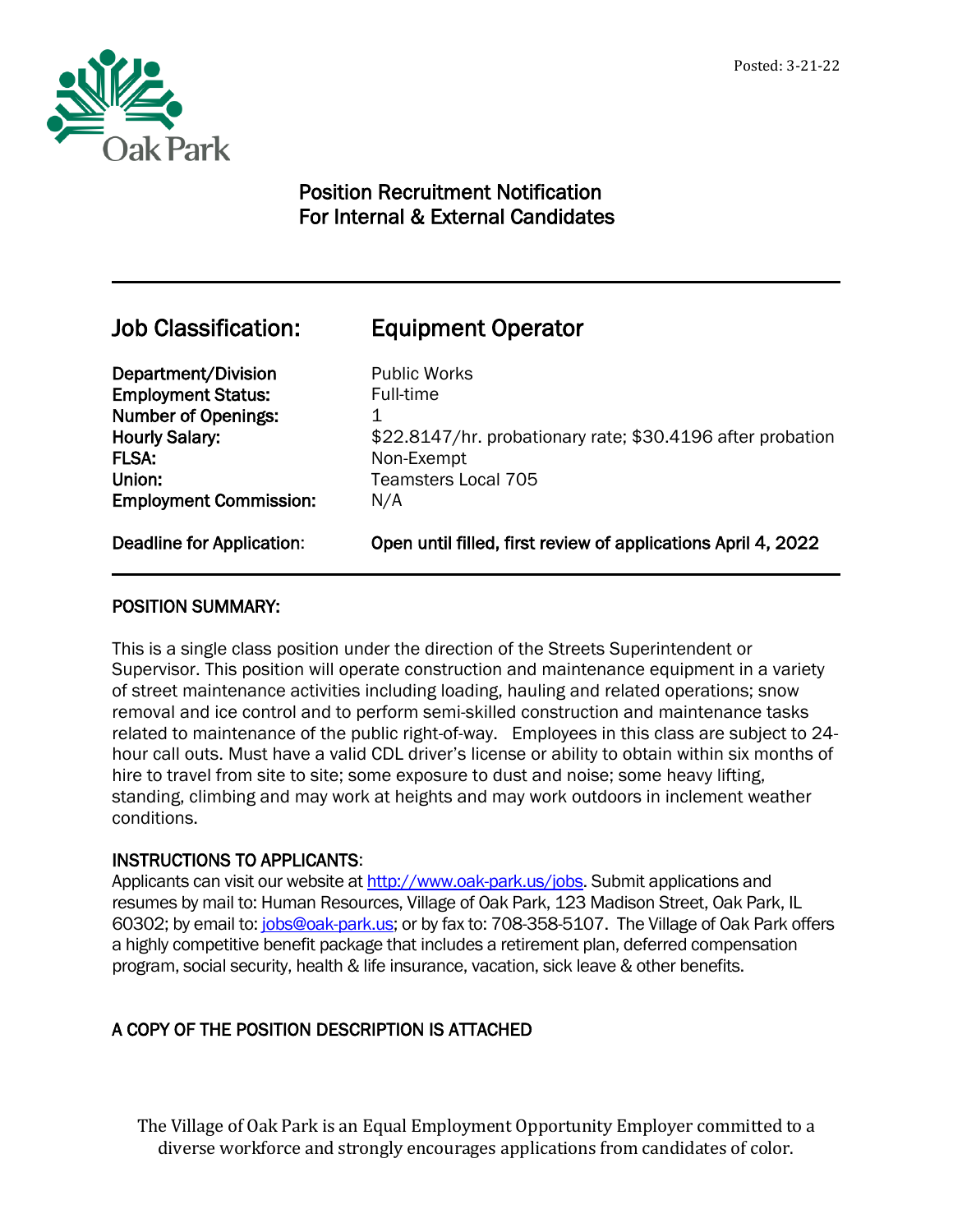

### **EQUIPMENT OPERATOR**

*Class specifications are intended to present a descriptive list of the range of duties performed by employees in the class. Specifications are not intended to reflect all duties performed within the job.*

### **DEFINITION**

To operate construction and maintenance equipment in a variety of street maintenance activities including loading, hauling, and related operations; and to perform semi-skilled maintenance tasks related to maintenance of the public right-of-way.

# **SUPERVISION RECEIVED AND EXERCISED**

Receives direct supervision from the Supervisor of Streets and the Superintendent of Streets as well as other management personnel in the Public Works Department.

**EXAMPLES OF DUTIES** - *Essential and other important duties and responsibilities may include, but are not limited to, the following:*

#### **Essential duties and responsibilities**

- 1. Operate light construction and maintenance equipment such as power sweepers, dump trucks, jetter trucks, vactors, crane trucks, backhoes, front-end loaders, tack trucks, steel wheel roller, patch truck, sander plow, snow plow and various other equipment for a variety of maintenance and construction operations.
- 2. Perform additional construction and maintenance tasks such as driving truck, excavating, pouring concrete, spreading asphalt, jack-hammering, flushing streets, flushing and televising main sewers, cleaning catch basins, plowing snow and a variety of minor maintenance activities.
- 3. Identify equipment needs for each assigned project; pick-up and deliver equipment from construction sites.
- 4. Install street barricades and cones prior to the performance of street repair activities; direct and control traffic around work sites.
- 5. Perform snow removal and ice control duties as required.
- 6. Install and maintain variety of markings and signs including regulatory street signs, numbers, warning and construction sings; document signs used; complete work orders including work performed and material and equipment used.
- 7. Perform preventive maintenance on equipment as required.

#### **Other important duties and responsibilities**

- 1. Subject to 24-hour call.
- 2. Perform related duties and responsibilities as required.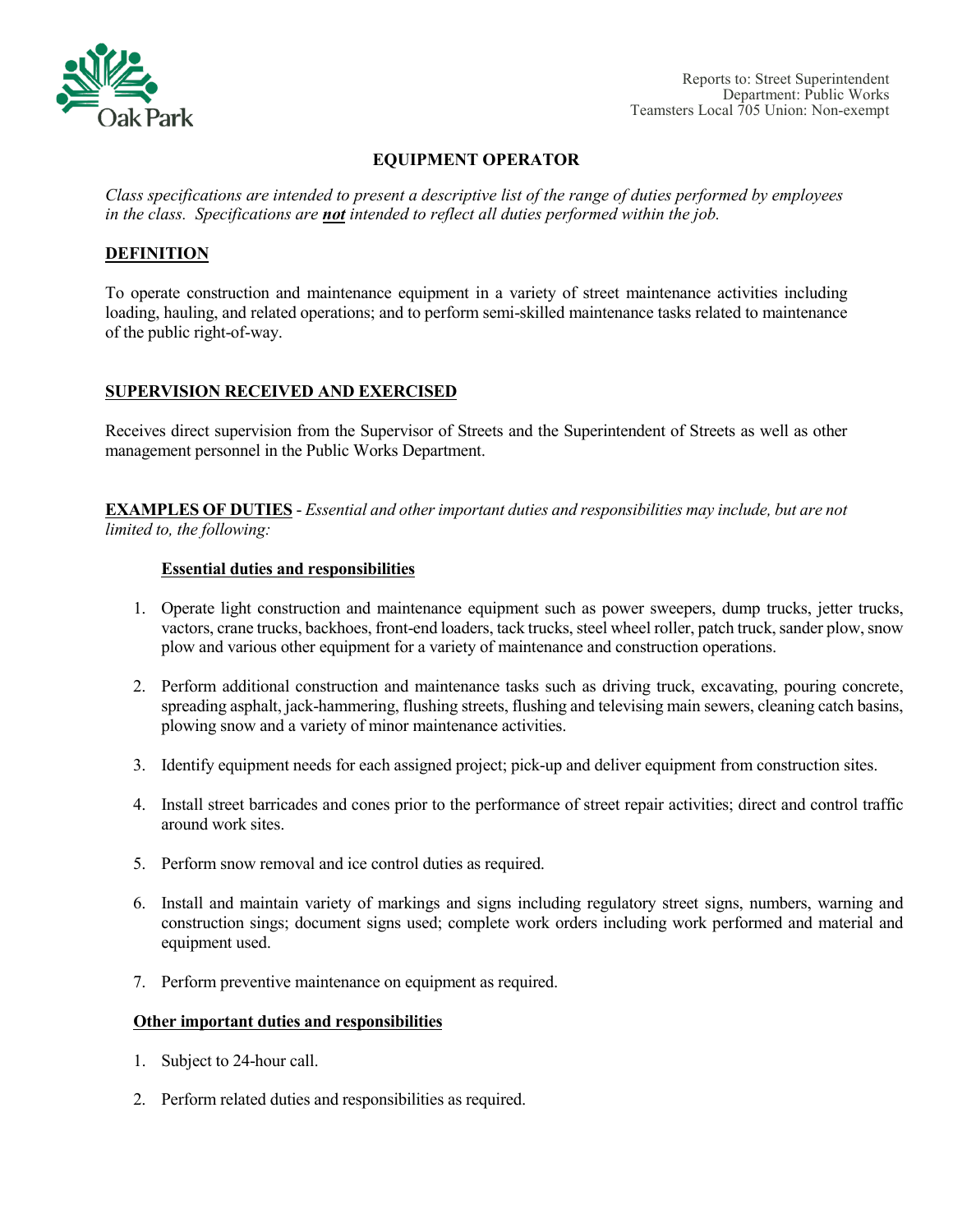

### **EQUIPMENT OPERATOR**

# **QUALIFICATIONS**

#### **Knowledge of:**

Operation and maintenance requirements of power-driven equipment for pavement maintenance.

Practices, methods, and materials used in general construction and maintenance work or experience in pouring and finishing concrete, laying asphalt or a combination of appropriate skills.

Traffic laws, ordinances, and rules involved in heavy equipment operations.

Occupational hazards and standard safety practices.

#### **Ability to:**

Ensure that best in class customer service is provided to both internal and external customers and also embrace, support, and promote the Village's core values, beliefs, and culture.

Work for short periods of time wearing a respirator.

Operate a variety of light power-driven equipment.

Perform a variety of semi-skilled construction and maintenance tasks.

Read and interpret maps, sketches, drawings, specifications and technical manuals.

Perform a variety of manual tasks for extended periods of time and in unfavorable weather conditions.

Perform heavy manual labor.

Work independently in the absence of supervision.

Learn, understand and apply pertinent laws, rules and regulations.

Understand and follow oral and written instructions.

Communicate clearly and concisely, both orally and in writing.

Establish and maintain effective working relationships with those contacted in the course of work.

Maintain physical condition appropriate to the performance of assigned duties and responsibilities which may include the following:

- *─ Walking or standing for extended periods of time*
- *─ Operating assigned equipment.*

Maintain effective audio-visual discrimination and perception needed for:

*─ Making observations*